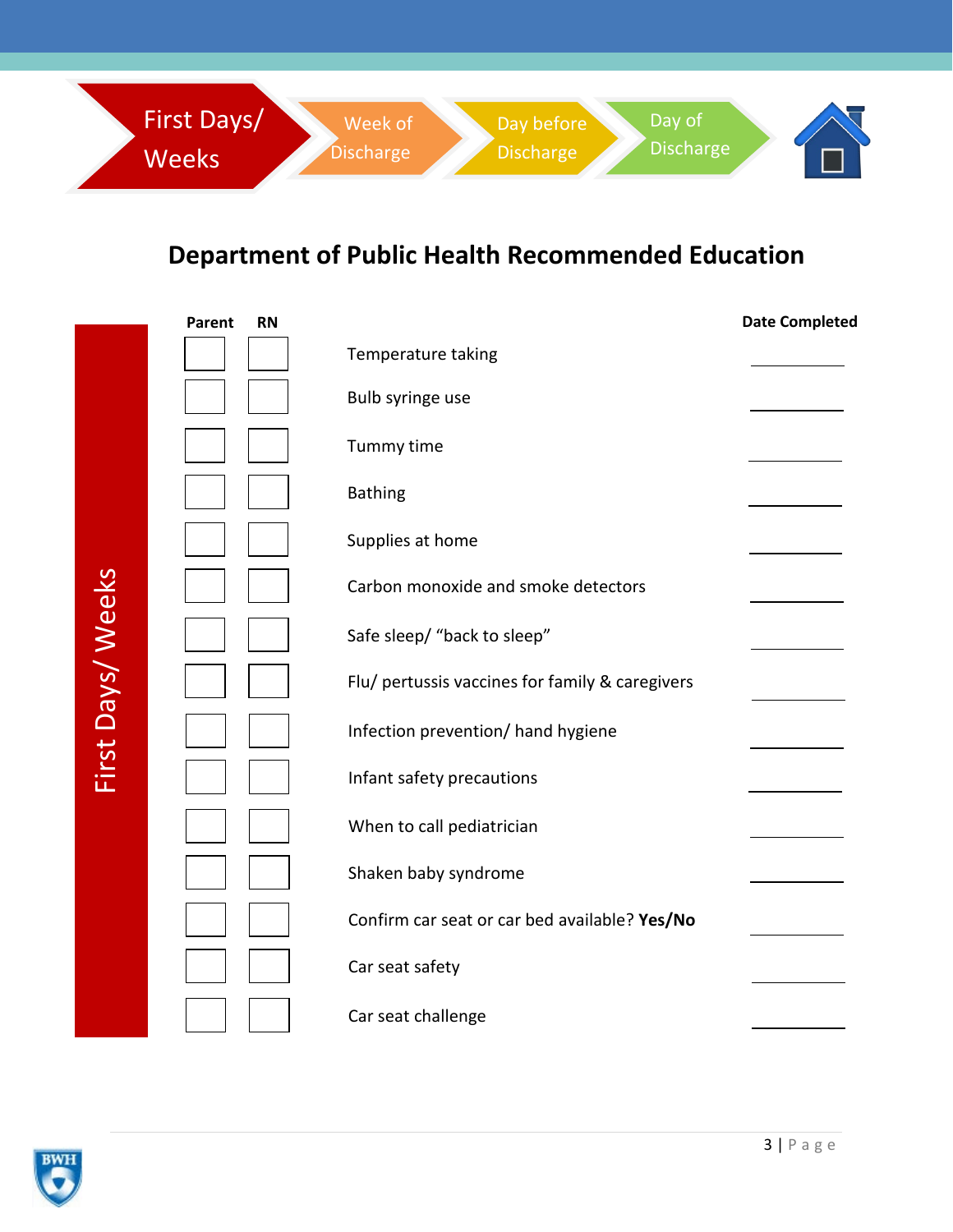

## **Other Helpful Education Topics**

|                          | Parent<br><b>RN</b> |                                                                | <b>Date Completed</b> |
|--------------------------|---------------------|----------------------------------------------------------------|-----------------------|
| First Days / Weeks Cont. |                     | Vaccine information sheets (VIS) given                         |                       |
|                          |                     | Diaper care                                                    |                       |
|                          |                     | CPR/ NICU, attend class? Yes/No                                |                       |
|                          |                     | NICU family support classes                                    |                       |
|                          |                     | <b>Circumcision decision</b>                                   |                       |
|                          |                     | Pediatrician selection/identification<br>and entered into EPIC |                       |
|                          |                     | Pediatrician resources                                         |                       |
|                          |                     | Partner's patient gateway access                               |                       |
|                          |                     | Kangaroo skin-to-skin care                                     |                       |
|                          |                     | Other                                                          |                       |
|                          |                     |                                                                |                       |
|                          |                     |                                                                |                       |

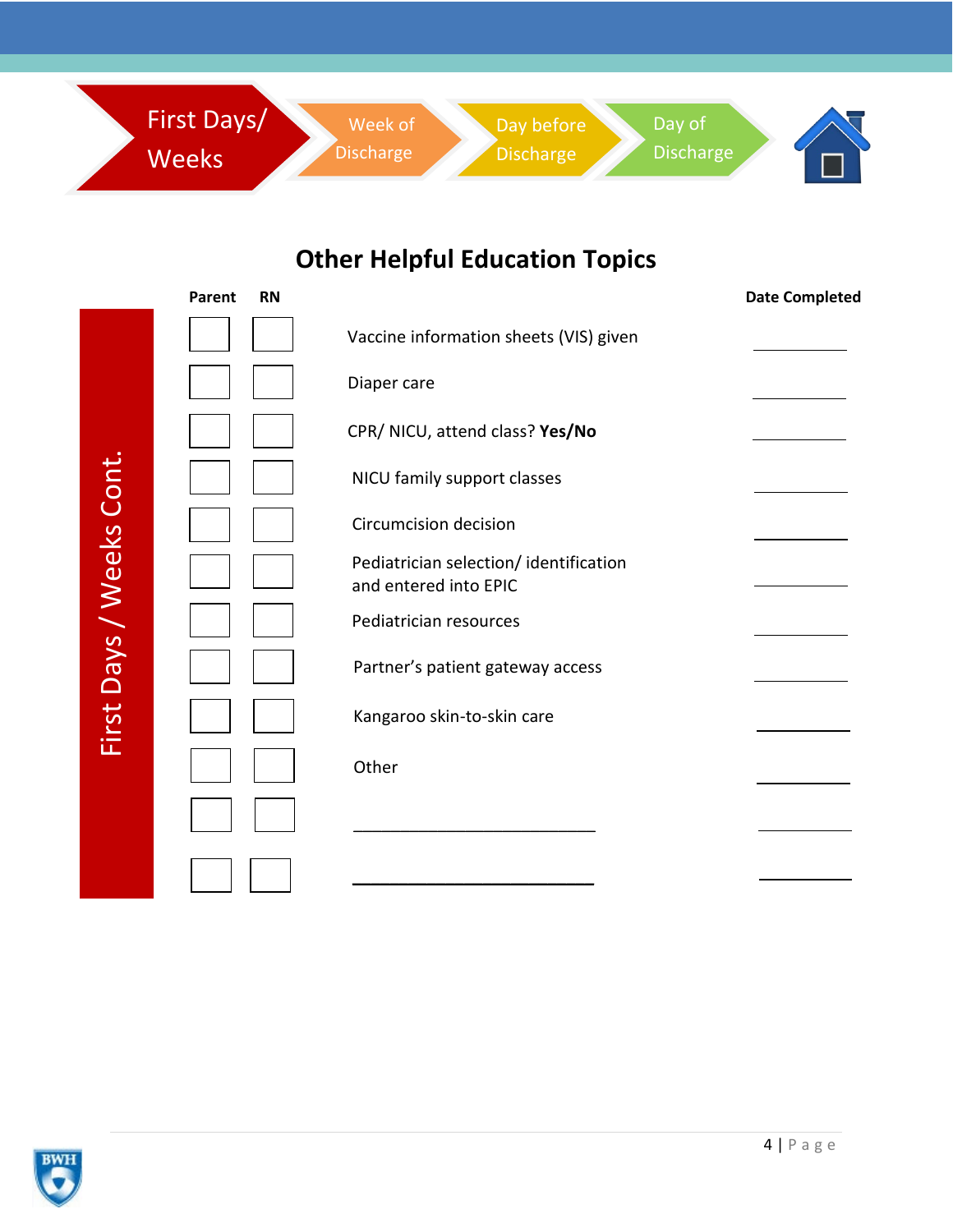|                          | First Days/<br><b>Weeks</b> | Week of<br>Day of<br>Day before<br><b>Discharge</b><br><b>Discharge</b><br><b>Discharge</b>                                             |                       |
|--------------------------|-----------------------------|-----------------------------------------------------------------------------------------------------------------------------------------|-----------------------|
|                          | <b>RN</b>                   |                                                                                                                                         | <b>Date Completed</b> |
|                          |                             | Discharge state newborn screen (within 48 hours of discharge)                                                                           |                       |
|                          |                             | Other pre-discharge labs (e.g., Blood counts: Hct, retic)                                                                               |                       |
|                          |                             | CCHD (Heart) screening test or echocardiogram                                                                                           |                       |
|                          |                             | Hearing screen                                                                                                                          |                       |
|                          |                             | Immunization: Hepatitis B vaccine                                                                                                       |                       |
|                          |                             | Immunization: 2 month (if applicable)                                                                                                   |                       |
|                          |                             | Immunization: RSV Prophylaxis (if applicable)                                                                                           |                       |
| <b>Week of Discharge</b> |                             | Circumcision (if applicable and parents request and consent)                                                                            |                       |
|                          |                             | Baby added to parent's prescription plan                                                                                                |                       |
|                          |                             | Prescriptions given to parents                                                                                                          |                       |
|                          |                             | <b>Medication teaching</b>                                                                                                              |                       |
|                          |                             | Notify all allied health groups of upcoming discharge:<br>Dietician, PT/SLP, care coordination, social work, and<br>family support team |                       |
|                          |                             | If WIC eligible, form completed                                                                                                         |                       |
|                          |                             | Feeding plan/ recipes for home given to parents                                                                                         |                       |
|                          |                             | Lactation notified of upcoming discharge                                                                                                |                       |

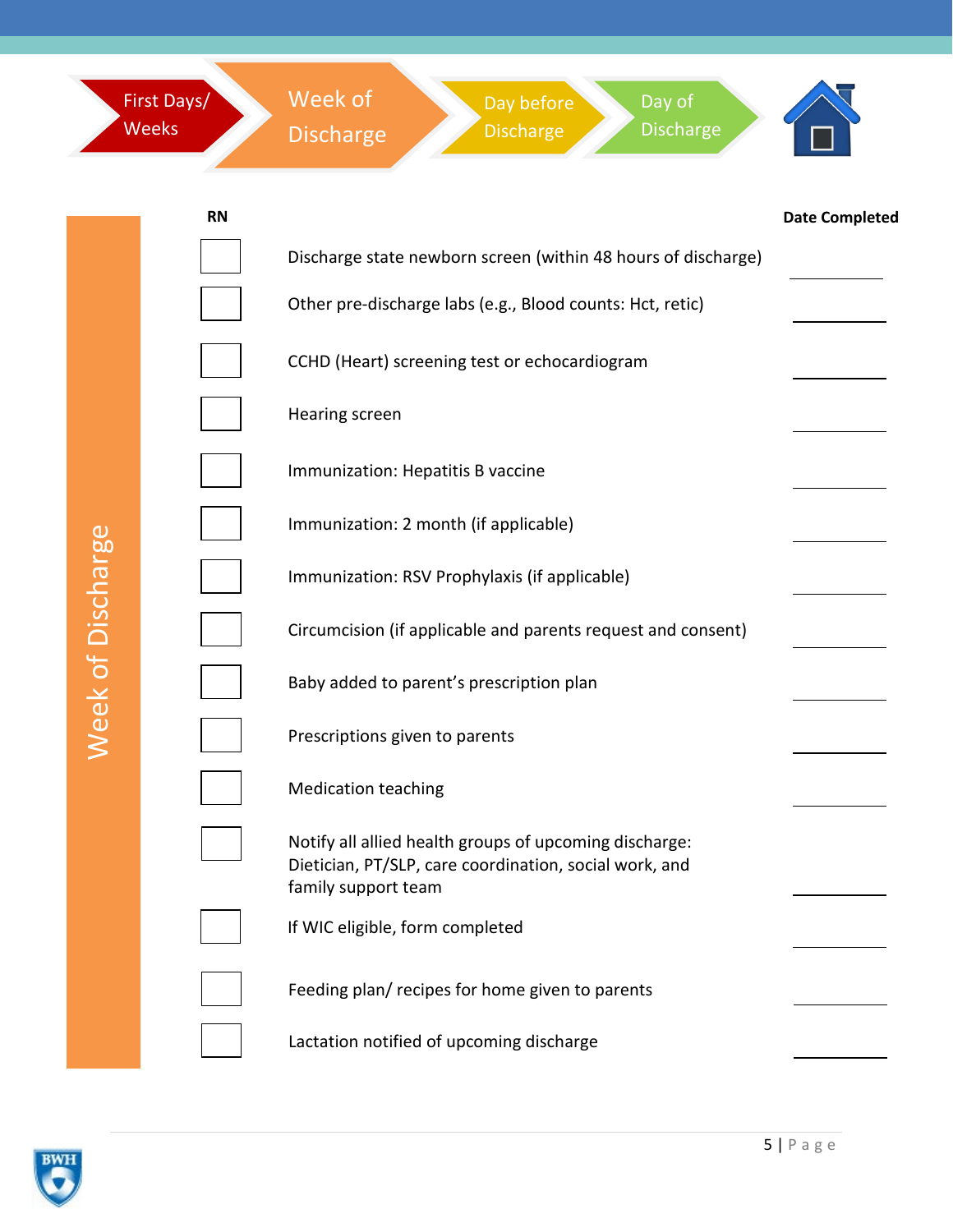

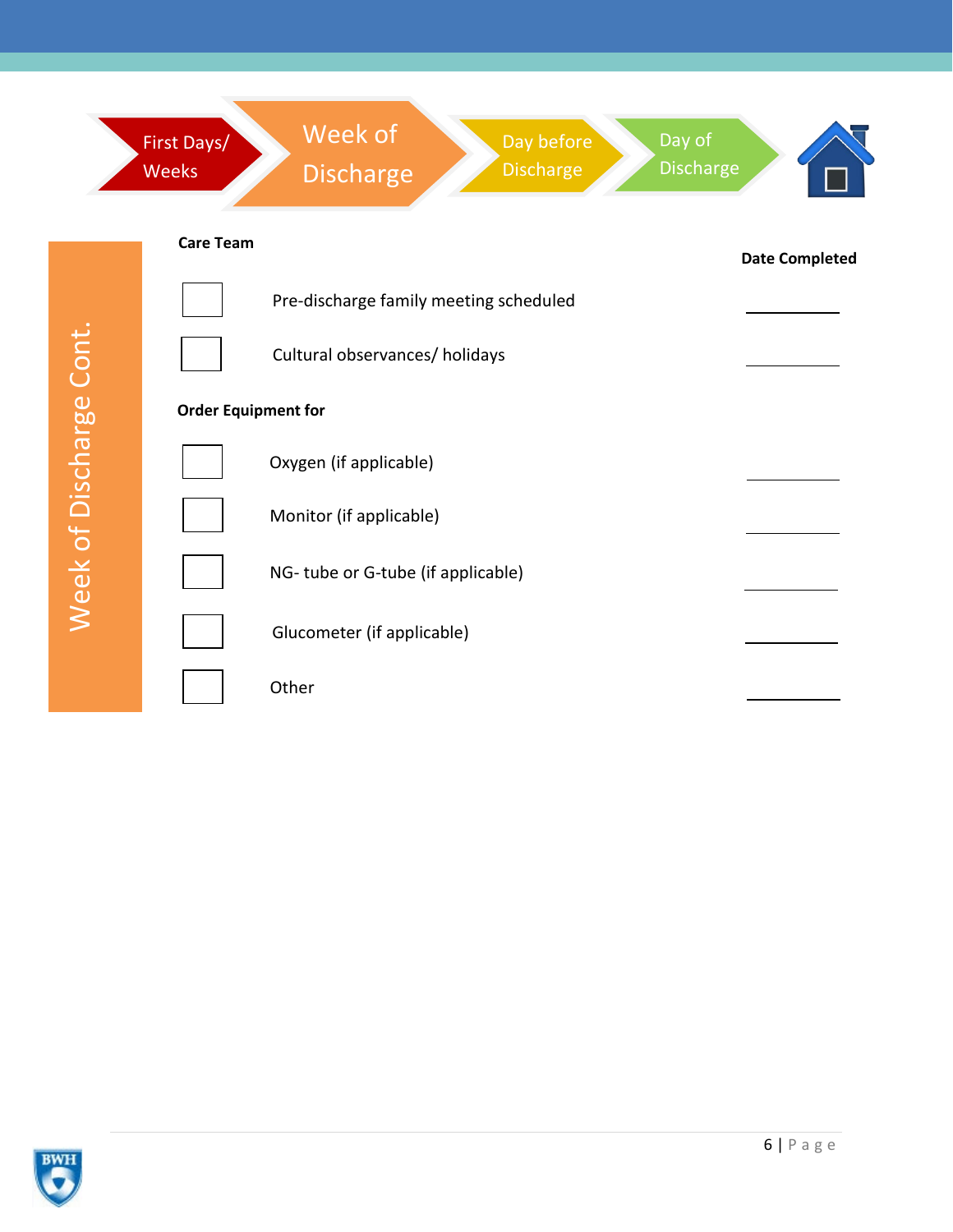

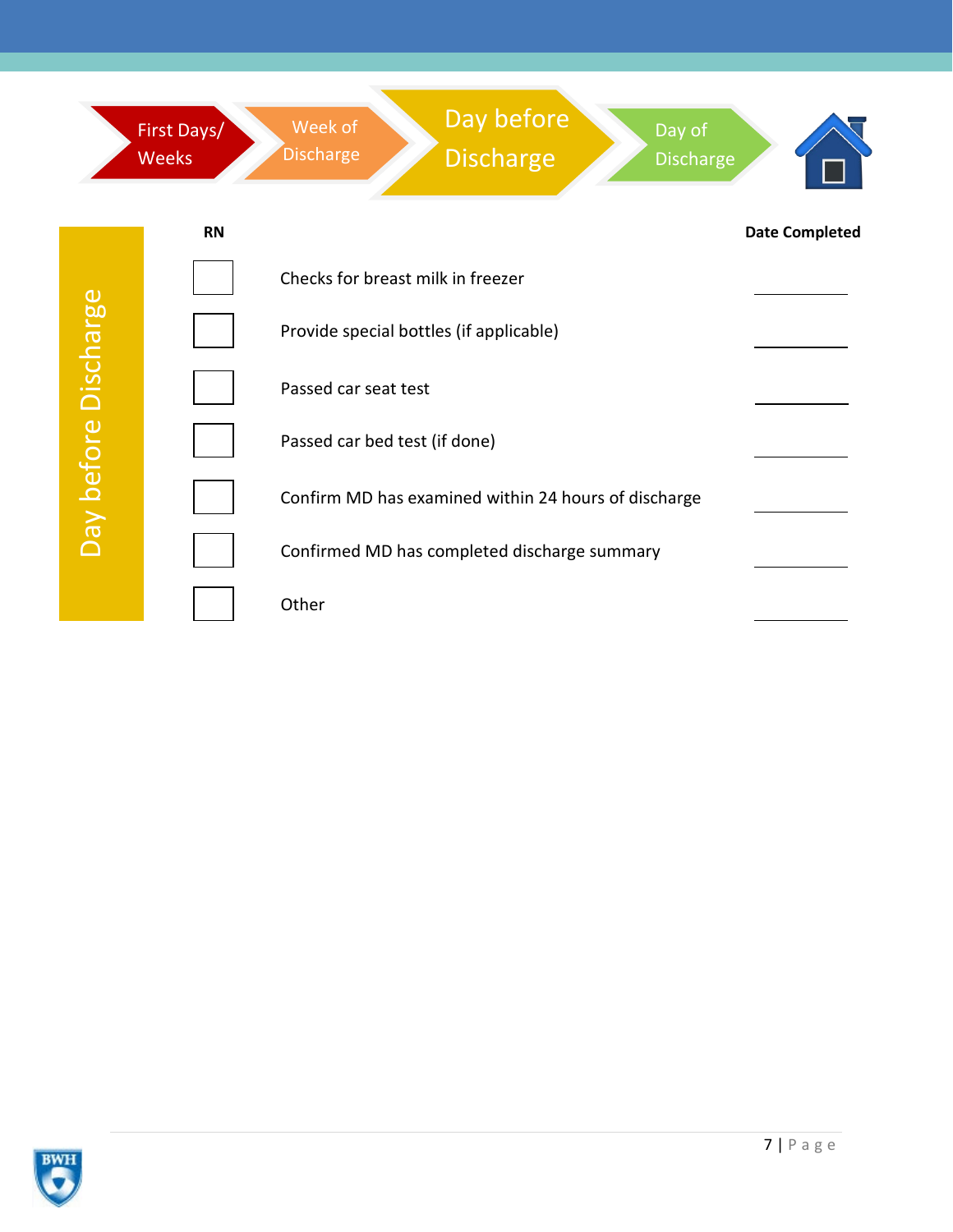|                  | First Days/<br><b>Weeks</b>           | Day of<br>Day before<br>Week of<br><b>Discharge</b><br><b>Discharge</b><br><b>Discharge</b> |                       |  |  |  |  |
|------------------|---------------------------------------|---------------------------------------------------------------------------------------------|-----------------------|--|--|--|--|
|                  | Review How to Use Equipment at Home   |                                                                                             |                       |  |  |  |  |
|                  |                                       | Oxygen (if applicable)                                                                      |                       |  |  |  |  |
|                  |                                       | Monitor (if applicable)                                                                     |                       |  |  |  |  |
|                  |                                       | NG-tube or G-tube (if applicable)                                                           |                       |  |  |  |  |
|                  |                                       | Glucometer (if applicable)                                                                  |                       |  |  |  |  |
|                  |                                       | Other                                                                                       |                       |  |  |  |  |
|                  | <b>RN</b>                             |                                                                                             | <b>Date Completed</b> |  |  |  |  |
|                  |                                       | Call transport or accompany to car, if able                                                 |                       |  |  |  |  |
| Day of Discharge |                                       | Dietary recipes                                                                             |                       |  |  |  |  |
|                  |                                       | Check for breast milk in freezer                                                            |                       |  |  |  |  |
|                  |                                       | Pink sheet with transport                                                                   |                       |  |  |  |  |
|                  |                                       | Verify 2 ID bands and compare to parent band                                                |                       |  |  |  |  |
|                  |                                       | Complete EPIC discharge checklist/ navigator                                                |                       |  |  |  |  |
|                  |                                       | Remind parents to complete family survey                                                    |                       |  |  |  |  |
|                  | <b>Compile Document for Families:</b> |                                                                                             |                       |  |  |  |  |
|                  |                                       | Head ultrasound results (if applicable)                                                     |                       |  |  |  |  |
|                  |                                       | Echocardiogram results (if applicable)                                                      |                       |  |  |  |  |
|                  |                                       | Car seat safety information sheet                                                           |                       |  |  |  |  |
|                  |                                       | Growth charts in binder                                                                     |                       |  |  |  |  |
|                  |                                       | Provide remaining AVS summary for parents to take home                                      |                       |  |  |  |  |
|                  |                                       | Print reporting (summary and full report) in Epic                                           |                       |  |  |  |  |